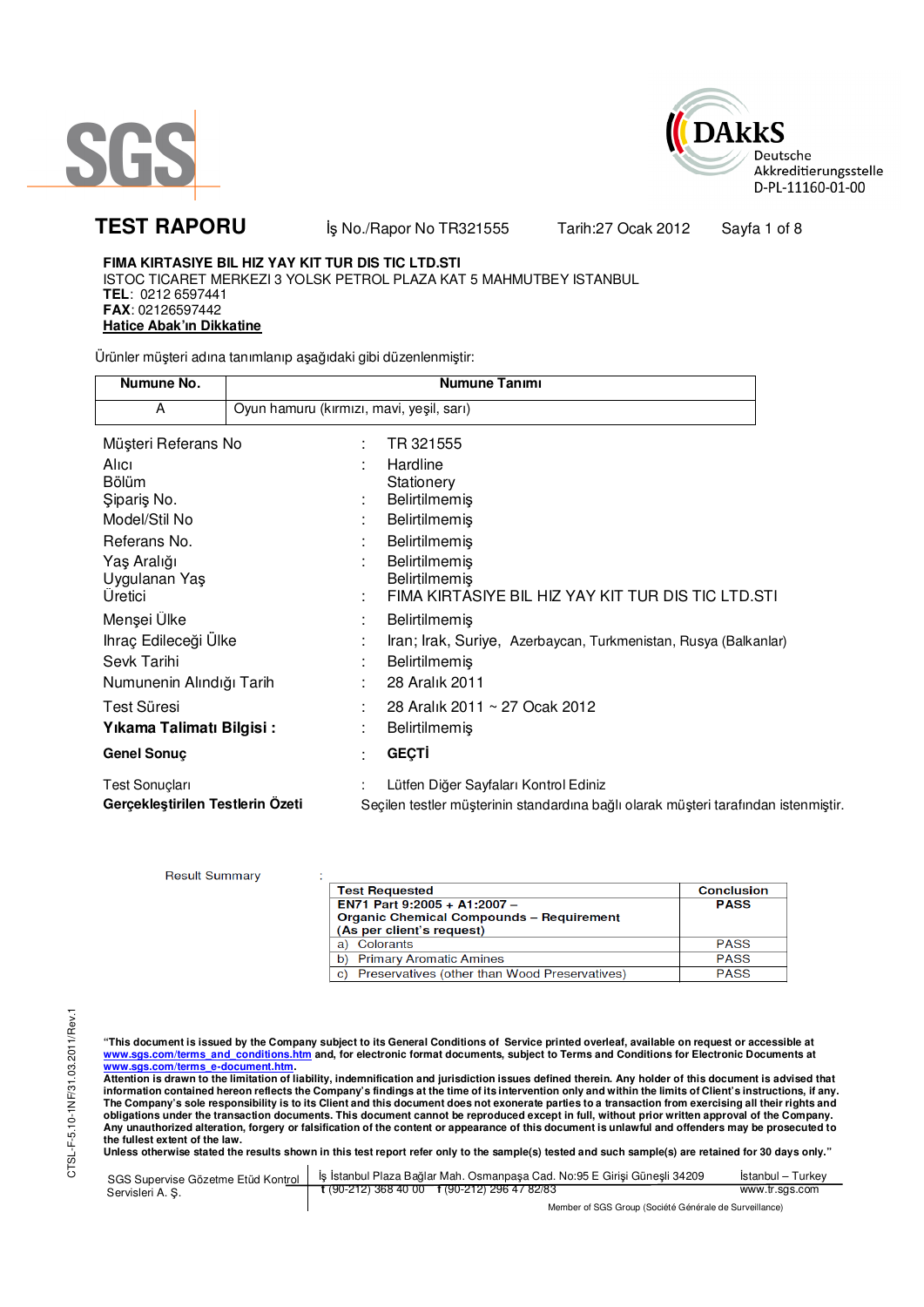



**TEST RAPORU** iş No./Rapor No TR321555 Tarih:27 Ocak 2012 Sayfa 2 of 8

| <b>Test Parametreleri</b>                     | <b>Sonuc</b> |             |         |  |  |  |
|-----------------------------------------------|--------------|-------------|---------|--|--|--|
| <b>Kimyasal Testler</b>                       |              | <u> 1+3</u> | $2 + 4$ |  |  |  |
| Azo Dyes (Textile)                            |              |             |         |  |  |  |
| Phthalates                                    |              |             |         |  |  |  |
| Colorants                                     |              |             |         |  |  |  |
| <b>Primer Aromatic Amines</b>                 |              |             |         |  |  |  |
| Preservatives (other than wood preservatives) |              |             |         |  |  |  |

| Remarks        |                                                                                                                                                                                                                                                                                                                                                                                                                                                                        | $G = M\ddot{\mu}$ şteri standardına uygun                                                                                                                                                                                                                                                                                                                       |
|----------------|------------------------------------------------------------------------------------------------------------------------------------------------------------------------------------------------------------------------------------------------------------------------------------------------------------------------------------------------------------------------------------------------------------------------------------------------------------------------|-----------------------------------------------------------------------------------------------------------------------------------------------------------------------------------------------------------------------------------------------------------------------------------------------------------------------------------------------------------------|
|                |                                                                                                                                                                                                                                                                                                                                                                                                                                                                        | $K = M\ddot{\mu}$ şteri standardına uygun değil                                                                                                                                                                                                                                                                                                                 |
|                |                                                                                                                                                                                                                                                                                                                                                                                                                                                                        | = Sınır değer belirtilmedi                                                                                                                                                                                                                                                                                                                                      |
| Notes:         |                                                                                                                                                                                                                                                                                                                                                                                                                                                                        | Conclusions on meet/fail are based on the test result from the actual sampling of the received sample(s).                                                                                                                                                                                                                                                       |
|                | standard.                                                                                                                                                                                                                                                                                                                                                                                                                                                              | The composite sampling method is based on the client's special request and is a modification from the testing                                                                                                                                                                                                                                                   |
|                | The test results relate to the tested items only.<br>Test reports without SGS seal and authorised signatures are invalid.<br>Reported results do not include uncertainties.<br>evaluation has been carried out in accordance with UKAS and DAkkS requirements.<br>interpretations expressed herein are outside the scope of UKAS or DAKKS Accreditation.<br>Issued in Istanbul<br>Signed for and on behalf of<br>SGS Supervise Gözetme Etüd<br>Kontrol Servisleri A.Ş. | The reported expanded uncertainty is based on a standard uncertainty multiplied by a coverage factor k=2, providing a level of confidence of approximately 95%. The uncertainty<br>In this Test Report tests marked (1) are included in the UKAS Accreditation Scope, marked (2) are included in the DAkkS Accreditation Scope of this Laboratory. Opinions and |
| Nilay Gültekin |                                                                                                                                                                                                                                                                                                                                                                                                                                                                        | Ayse Çimen                                                                                                                                                                                                                                                                                                                                                      |
|                | <b>Customer Services Team Leader</b>                                                                                                                                                                                                                                                                                                                                                                                                                                   | <b>Customer Services Manager</b>                                                                                                                                                                                                                                                                                                                                |
|                |                                                                                                                                                                                                                                                                                                                                                                                                                                                                        | <b>AE ETUD KOL</b><br>ERVISE                                                                                                                                                                                                                                                                                                                                    |

"This document is issued by the Company subject to its General Conditions of Service printed overleaf, available on request or accessible at<br>www.sgs.com/terms\_and\_conditions.htm\_and, for electronic format documents, subjec

<u>www.sgs.com/terms\_e-document.htm.</u><br>Attention is drawn to the limitation of liability, indemnification and jurisdiction issues defined therein. Any holder of this document is advised that<br>information contained hereon refle obligations under the transaction documents. This document cannot be reproduced except in full, without prior written approval of the Company.<br>Any unauthorized alteration, forgery or falsification of the content or appeara

|                 | SGS Supervise Gözetme Etüd Kontrol   İş İstanbul Plaza Bağlar Mah. Osmanpaşa Cad. No:95 E Girişi Güneşli 34209 | Istanbul – Turkev |  |
|-----------------|----------------------------------------------------------------------------------------------------------------|-------------------|--|
| Servisleri A.S. | t (90-212) 368 40 00 f (90-212) 296 47 82/83                                                                   | www.tr.sgs.com    |  |
|                 | Member of SGS Group (Société Générale de Surveillance)                                                         |                   |  |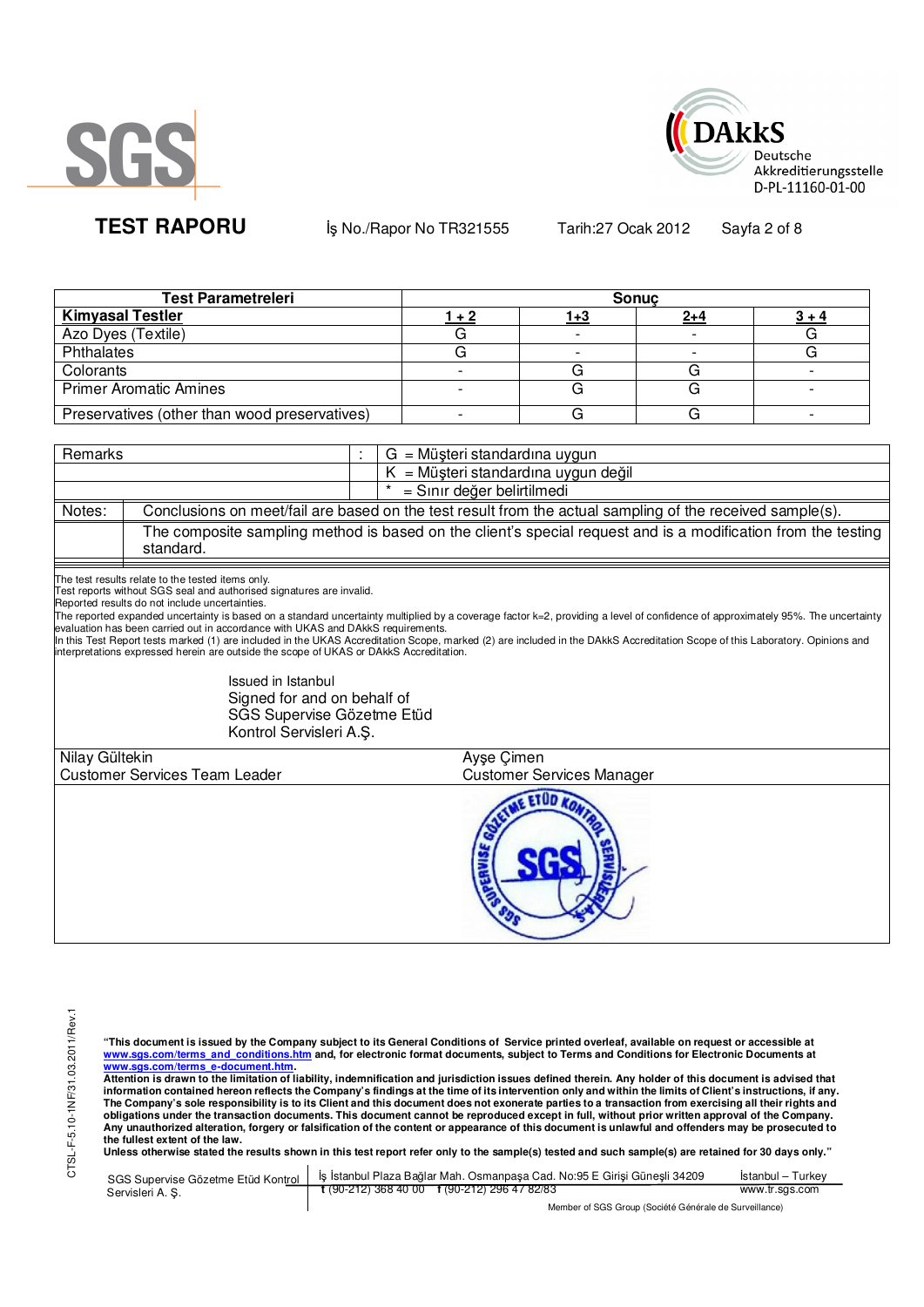



**TEST RAPORU** iş No./Rapor No TR321555 Tarih:27 Ocak 2012 Sayfa 3 of 8

## **Component List / List of Materials for Chemical Test**

| Sample No. | <b>Sample Description</b> | <b>Sample Colour</b> | <b>Material No.</b> | <b>Component</b> | Material | Colour      |
|------------|---------------------------|----------------------|---------------------|------------------|----------|-------------|
|            | Playdough                 | Red                  |                     | Playdough        |          | Red         |
|            | Playdough                 | Green                |                     | Playdough        |          | Green       |
| -          | Playdough                 | Yellow               |                     | Playdough        |          | Yellow      |
|            | Playdough                 | Blue                 |                     | Playdough        |          | <b>Blue</b> |

"This document is issued by the Company subject to its General Conditions of Service printed overleaf, available on request or accessible at<br>www.sgs.com/terms\_and\_conditions.htm\_and, for electronic format documents, subjec

<u>www.sgs.com/terms\_e-document.htm.</u><br>Attention is drawn to the limitation of liability, indemnification and jurisdiction issues defined therein. Any holder of this document is advised that<br>information contained hereon refle obligations under the transaction documents. This document cannot be reproduced except in full, without prior written approval of the Company.<br>Any unauthorized alteration, forgery or falsification of the content or appeara

**Unless otherwise stated the results shown in this test report refer only to the sample(s) tested and such sample(s) are retained for 30 days only."** 

|                  | SGS Supervise Gözetme Etüd Kontrol   İş İstanbul Plaza Bağlar Mah. Osmanpaşa Cad. No:95 E Girişi Güneşli 34209 | Istanbul – Turkev |
|------------------|----------------------------------------------------------------------------------------------------------------|-------------------|
| Servisleri A. S. | $\frac{1}{2}$ (90-212) 368 40 00 f (90-212) 296 47 82/83                                                       | www.tr.sgs.com    |
|                  | Member of SGS Group (Société Générale de Surveillance)                                                         |                   |

Member of SGS Group (Société Générale de Surveillance)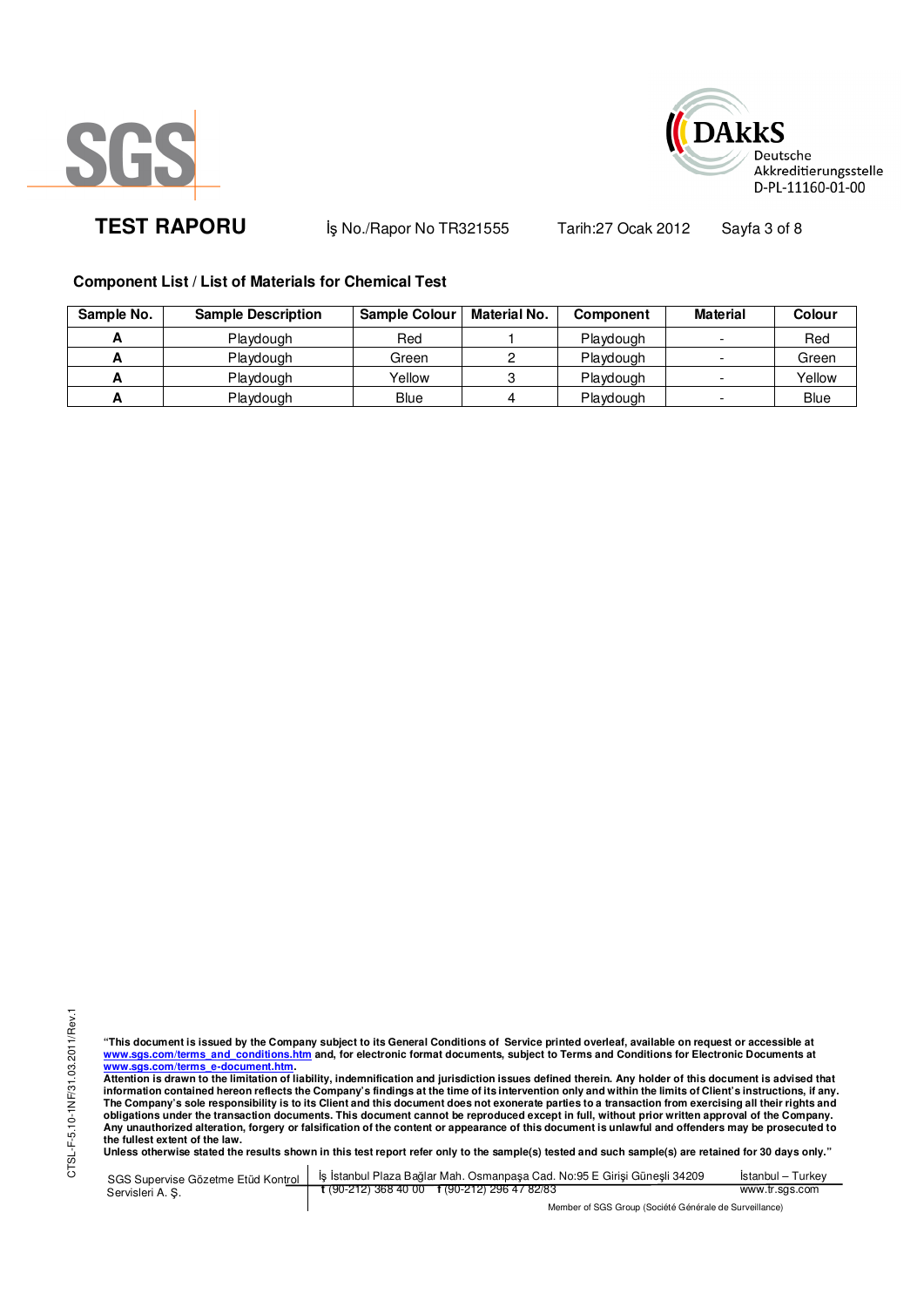



**TEST RAPORU** iş No./Rapor No TR321555 Tarih:27 Ocak 2012 Sayfa 4 of 8

**Detail Test Result:**

| <b>Azo Dyes (Textile)<sup>2</sup></b>                                                                                                                                                                                      |                |         |         |
|----------------------------------------------------------------------------------------------------------------------------------------------------------------------------------------------------------------------------|----------------|---------|---------|
| ACCORDING TO BS EN 14362-1:2003 - ANALYSIS BY GC-MS/HPLC-DAD<br>Test Method:                                                                                                                                               |                |         |         |
| <b>Component</b>                                                                                                                                                                                                           | Cas No         | $1 + 2$ | $3 + 4$ |
| 4-Aminobiphenyl                                                                                                                                                                                                            | $92 - 67 - 1$  | n.d.    | n.d.    |
| Benzidine                                                                                                                                                                                                                  | 92-87-5        | n.d.    | n.d.    |
| 4-Chlor-o-toluidine                                                                                                                                                                                                        | 95-69-2        | n.d.    | n.d.    |
| 2-Naphthylamine                                                                                                                                                                                                            | $91 - 59 - 8$  | n.d.    | n.d.    |
| o-Aminoazotoluene                                                                                                                                                                                                          | 97-56-3        | n.d.    | n.d.    |
| 5-nitro-o-toluidine / 2-Amino-4-nitrotoluene                                                                                                                                                                               | 99-55-8        | n.d.    | n.d.    |
| 4-Chloroaniline                                                                                                                                                                                                            | 106-47-8       | n.d.    | n.d.    |
| 4-methoxy-m-phenylenediamine / 2,4-Diaminoanisole                                                                                                                                                                          | 615-05-4       | n.d.    | n.d.    |
| 4,4'-Diaminodiphenylmethane                                                                                                                                                                                                | 101-77-9       | n.d.    | n.d.    |
| 3,3'-Dichlorobenzidine                                                                                                                                                                                                     | $91 - 94 - 1$  | n.d.    | n.d.    |
| 3,3'-Dimethoxybenzidine                                                                                                                                                                                                    | 119-90-4       | n.d.    | n.d.    |
| 3,3'-Dimethylbenzidine                                                                                                                                                                                                     | 119-93-7       | n.d.    | n.d.    |
| 4,4'-methylenedi-o-toluidine /<br>3,3'-Dimethyl-4,4'-diaminodiphenylmethane                                                                                                                                                | 838-88-0       | n.d.    | n.d.    |
| p-Cresidine                                                                                                                                                                                                                | $120 - 71 - 8$ | n.d.    | n.d.    |
| 4,4'-Methylene-bis-(2-chloroaniline)                                                                                                                                                                                       | $101 - 14 - 4$ | n.d.    | n.d.    |
| 4,4'-Oxydianiline                                                                                                                                                                                                          | 101-80-4       | n.d.    | n.d.    |
| 4,4'-Thiodianiline                                                                                                                                                                                                         | 139-65-1       | n.d.    | n.d.    |
| o-Toluidine                                                                                                                                                                                                                | 95-53-4        | n.d.    | n.d.    |
| 4-methyl-m-phenylenediamine / 2,4- Toluendiamine                                                                                                                                                                           | 95-80-7        | n.d.    | n.d.    |
| 2,4,5-Trimethylaniline                                                                                                                                                                                                     | $137 - 17 - 7$ | n.d.    | n.d.    |
| **4-aminoazobenzene                                                                                                                                                                                                        | 60-09-3        | n.d.    | n.d.    |
| O-Anisidine                                                                                                                                                                                                                | 90-04-0        | n.d.    | n.d.    |
|                                                                                                                                                                                                                            | Sonuç          | Geçti   | Geçti   |
| $Note(s)$ :                                                                                                                                                                                                                |                |         |         |
| $n.d. = not detected$                                                                                                                                                                                                      |                |         |         |
| $=$ exceed the limit                                                                                                                                                                                                       |                |         |         |
| Detection Limit = 5 mg/kg (for individual compound)                                                                                                                                                                        |                |         |         |
| Requirement by the client=<br>30 mg/kg                                                                                                                                                                                     |                |         |         |
| * * Test result for 4-aminoazobenzene (CAS no.: 60-09-3) is considered as "not detected" (i.e. <5mg/kg) since both aniline<br>Remark:<br>and/or 1,4-phenylenediamine is not found (i.e. <5mg/kg) by mentioned test method. |                |         |         |
| Max. limit specified by EU directive 2002/61/EC                                                                                                                                                                            |                |         |         |

"This document is issued by the Company subject to its General Conditions of Service printed overleaf, available on request or accessible at<br>www.sgs.com/terms\_and\_conditions.htm\_and, for electronic format documents, subjec

<mark>www.sgs.com/terms\_e-document.htm.</mark><br>Attention is drawn to the limitation of liability, indemnification and jurisdiction issues defined therein. Any holder of this document is advised that information contained hereon reflects the Company's findings at the time of its intervention only and within the limits of Client's instructions, if any.<br>The Company's sole responsibility is to its Client and this document **obligations under the transaction documents. This document cannot be reproduced except in full, without prior written approval of the Company. Any unauthorized alteration, forgery or falsification of the content or appearance of this document is unlawful and offenders may be prosecuted to the fullest extent of the law.** 

| SGS Supervise Gözetme Etüd Kontrol | s İş İstanbul Plaza Bağlar Mah. Osmanpaşa Cad. No:95 E Girisi Günesli 34209 İ | Istanbul – Turkev |
|------------------------------------|-------------------------------------------------------------------------------|-------------------|
| Servisleri A. S.                   | $\frac{1}{2}$ (90-212) 368 40 00 $\frac{1}{2}$ (90-212) 296 47 82/83          | www.tr.sgs.com    |
|                                    | Member of SGS Group (Société Générale de Surveillance)                        |                   |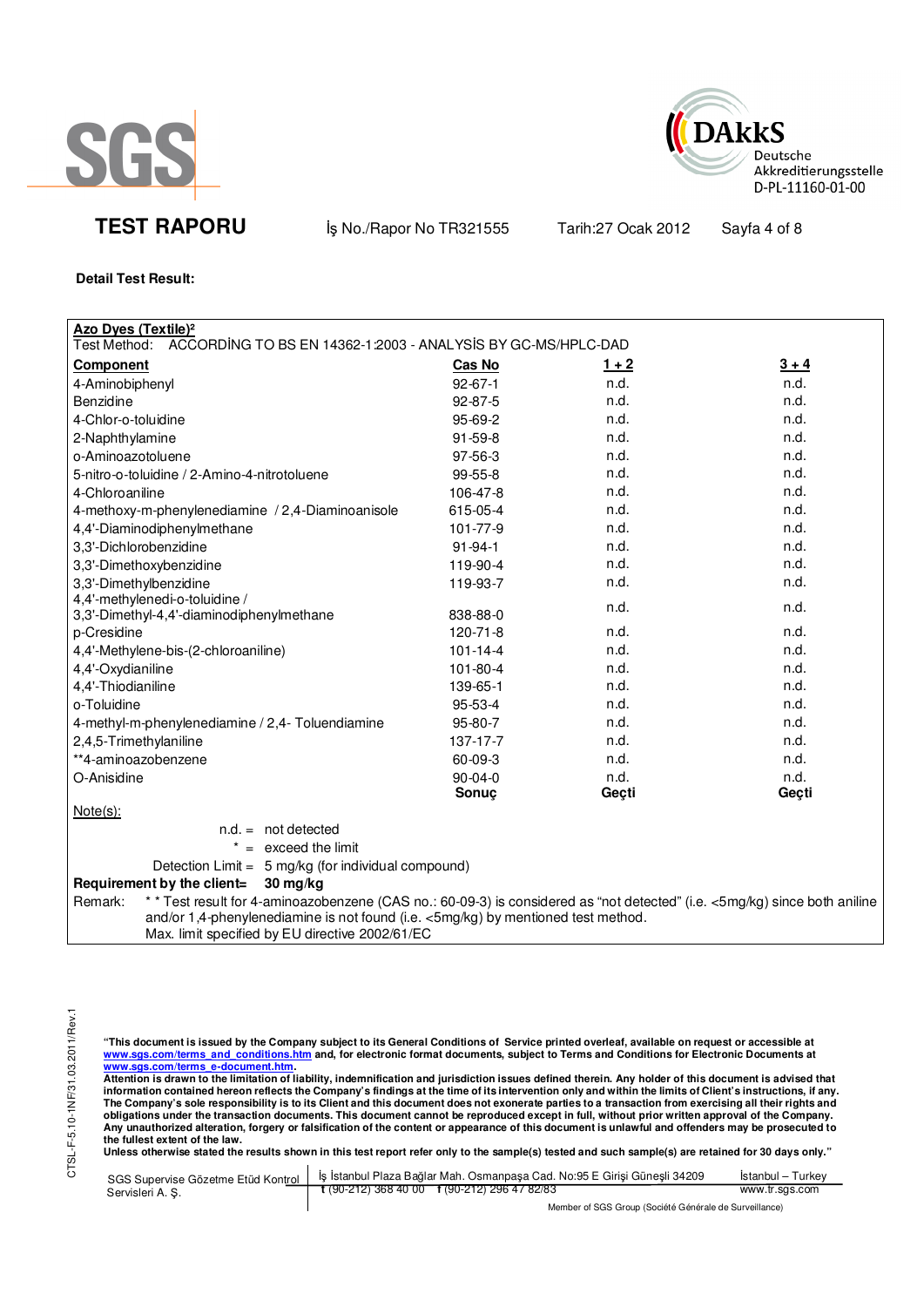



**Phthalates²** Test Method: The State Method: WITH REFERENCE TO EN 14372:2004 - ANALYSIS BY GC-MS **Component Cas No 1 + 2 3 + 4** Dibutyl Phthalate (DBP) 84-74-2 n.d. n.d. n.d. n.d. n.d. n.d. Benzylbutyl Phthalate (BBP) 85-68-7 n.d. n.d. n.d. Bis-(2-ethylhexyl) Phthalate (DEHP) 117-81-7 n.d. n.d. n.d. n.d. Diisononyl Phthalate (DINP) 28553-12-0 n.d. n.d. n.d. n.d. n.d. Di-n-octyl Phthalate (DNOP) 117-84-0 n.d. n.d. Diisodecyl Phthalate (DIDP) 26761-40-0 n.d. n.d. Total (DBP+BBP+DEHP) and the control of the control of the control of the control of the control of the control of the control of the control of the control of the control of the control of the control of the control of th Total (DINP+DNOP+DIDP) and the control of the control of the control of the control of the control of the control of the control of the control of the control of the control of the control of the control of the control of **Sonuç Geçti Geçti**  Note(s): n.d. = not detected  $* =$  exceed the limit  $\leq$  = less than Detection Limit = For DBP, BBP, DEHP and DNOP: 0,003%, For DINP, DIDP: 0,01% (for individual compound) **Recommended Max. Limit= Remark:**  0,1 % for Total (DBP+BBP+DEHP) For all childcare articles 0,1 % for Total (DINP+DNOP+DIDP) For childcare articles if it can be placed in the mouth Recommended Max. limit specified by entries 51 and 52 of Regulation (EC) No 552/2009 amending Annex XVII of REACH Regulation (EC) No 1907/2006 (previously restricted under Directive 2005/84/EC).

**TEST RAPORU** iş No./Rapor No TR321555 Tarih:27 Ocak 2012 Sayfa 5 of 8

**"This document is issued by the Company subject to its General Conditions of Service printed overleaf, available on request or accessible at www.sgs.com/terms\_and\_conditions.htm and, for electronic format documents, subject to Terms and Conditions for Electronic Documents at** 

<mark>www.sgs.com/terms\_e-document.htm.</mark><br>Attention is drawn to the limitation of liability, indemnification and jurisdiction issues defined therein. Any holder of this document is advised that information contained hereon reflects the Company's findings at the time of its intervention only and within the limits of Client's instructions, if any.<br>The Company's sole responsibility is to its Client and this document **obligations under the transaction documents. This document cannot be reproduced except in full, without prior written approval of the Company. Any unauthorized alteration, forgery or falsification of the content or appearance of this document is unlawful and offenders may be prosecuted to the fullest extent of the law.** 

|                 | SGS Supervise Gözetme Etüd Kontrol   İş İstanbul Plaza Bağlar Mah. Osmanpaşa Cad. No:95 E Girişi Güneşli 34209 | Istanbul – Turkev |  |
|-----------------|----------------------------------------------------------------------------------------------------------------|-------------------|--|
| Servisleri A.S. | t (90-212) 368 40 00 f (90-212) 296 47 82/83                                                                   | www.tr.sgs.com    |  |
|                 | Member of SGS Group (Société Générale de Surveillance)                                                         |                   |  |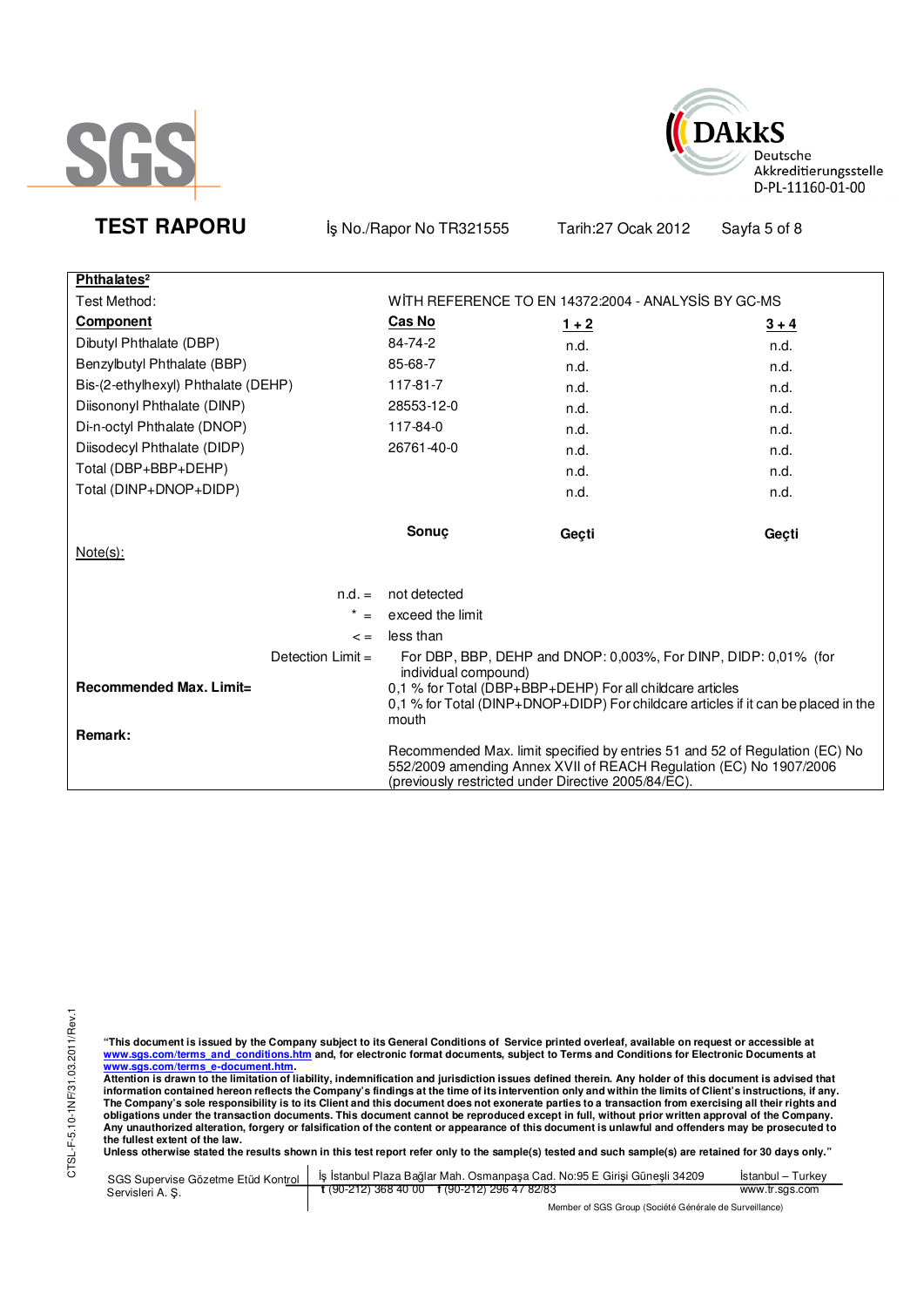



**TEST RAPORU** iş No./Rapor No TR321555 Tarih:27 Ocak 2012 Sayfa 6 of 8

**#** 

**Test Results** 

ł

### EN71 Part 9:2005 + A1:2007 - Organic Chemical Compounds - Requirements

Method: Sample preparation with reference to EN71-10: 2005 followed by analysis with reference to EN71-11: 2005.

a) Colorants

| Test items            | CAS           |             | Result (mg/kg) | Reporting     | Limit   |
|-----------------------|---------------|-------------|----------------|---------------|---------|
|                       | Number        |             | 2              | Limit (mg/kg) | (mg/kg) |
| Disperse Blue 1       | 2475-45-8     | <b>ND</b>   | ND             | 2             | 10      |
| Disperse Blue 3       | 2475-46-9     | <b>ND</b>   | <b>ND</b>      | 2             | 10      |
| Disperse Blue 106     | 12223-01-7    | <b>ND</b>   | ND             | 2             | 10      |
| Disperse Blue 124     | 61951-51-7    | <b>ND</b>   | ND             | 2             | 10      |
| Disperse Yellow 3     | 2832-40-8     | <b>ND</b>   | ND             | 2             | 10      |
| Disperse Orange 3     | 730-40-5      | <b>ND</b>   | ND             | 2             | 10      |
| Disperse Orange 37/76 | 13301-61-6    | <b>ND</b>   | ND             | 2             | 10      |
| Disperse Red 1        | 2872-52-8     | <b>ND</b>   | ND             | 2             | 10      |
| Solvent Yellow 1      | 60-09-3       | <b>ND</b>   | ND             | 2             | 10      |
| Solvent Yellow 2      | 60-11-7       | <b>ND</b>   | ND             | 2             | 10      |
| Solvent Yellow 3      | $97 - 56 - 3$ | <b>ND</b>   | <b>ND</b>      | 2             | 10      |
| Basic Red 9           | 569-61-9      | <b>ND</b>   | ND             | 2             | 10      |
| <b>Basic Violet 1</b> | 8004-87-3     | ND          | ND             | 2             | 10      |
| <b>Basic Violet 3</b> | 548-62-9      | ND          | ND             | 2             | 10      |
| Acid Red 26           | 3761-53-3     | <b>ND</b>   | ND             | 2             | 10      |
| Acid Violet 49        | 1694-09-3     | <b>ND</b>   | ND             | 2             | 10      |
| Comment               |               | <b>PASS</b> | <b>PASS</b>    |               |         |

**Composite Sample Description:** 

1. Red Clay + Yellow Clay

2. Green Clay + Blue Clay

Note : 1. mg/kg = milligram per kilogram 2. ND = Not Detected

"This document is issued by the Company subject to its General Conditions of Service printed overleaf, available on request or accessible at<br>www.sgs.com/terms\_and\_conditions.htm\_and, for electronic format documents, subjec <mark>www.sgs.com/terms\_e-document.htm.</mark><br>Attention is drawn to the limitation of liability, indemnification and jurisdiction issues defined therein. Any holder of this document is advised that

information contained hereon reflects the Company's findings at the time of its intervention only and within the limits of Client's instructions, if any.<br>The Company's sole responsibility is to its Client and this document **obligations under the transaction documents. This document cannot be reproduced except in full, without prior written approval of the Company. Any unauthorized alteration, forgery or falsification of the content or appearance of this document is unlawful and offenders may be prosecuted to the fullest extent of the law.** 

|                  | SGS Supervise Gözetme Etüd Kontrol   İş İstanbul Plaza Bağlar Mah. Osmanpaşa Cad. No:95 E Girisi Günesli 34209 | Istanbul – Turkev |  |  |
|------------------|----------------------------------------------------------------------------------------------------------------|-------------------|--|--|
| Servisleri A. S. | $\frac{1}{2}$ (90-212) 368 40 00 f (90-212) 296 47 82/83                                                       | www.tr.sgs.com    |  |  |
|                  | Member of SGS Group (Société Générale de Surveillance)                                                         |                   |  |  |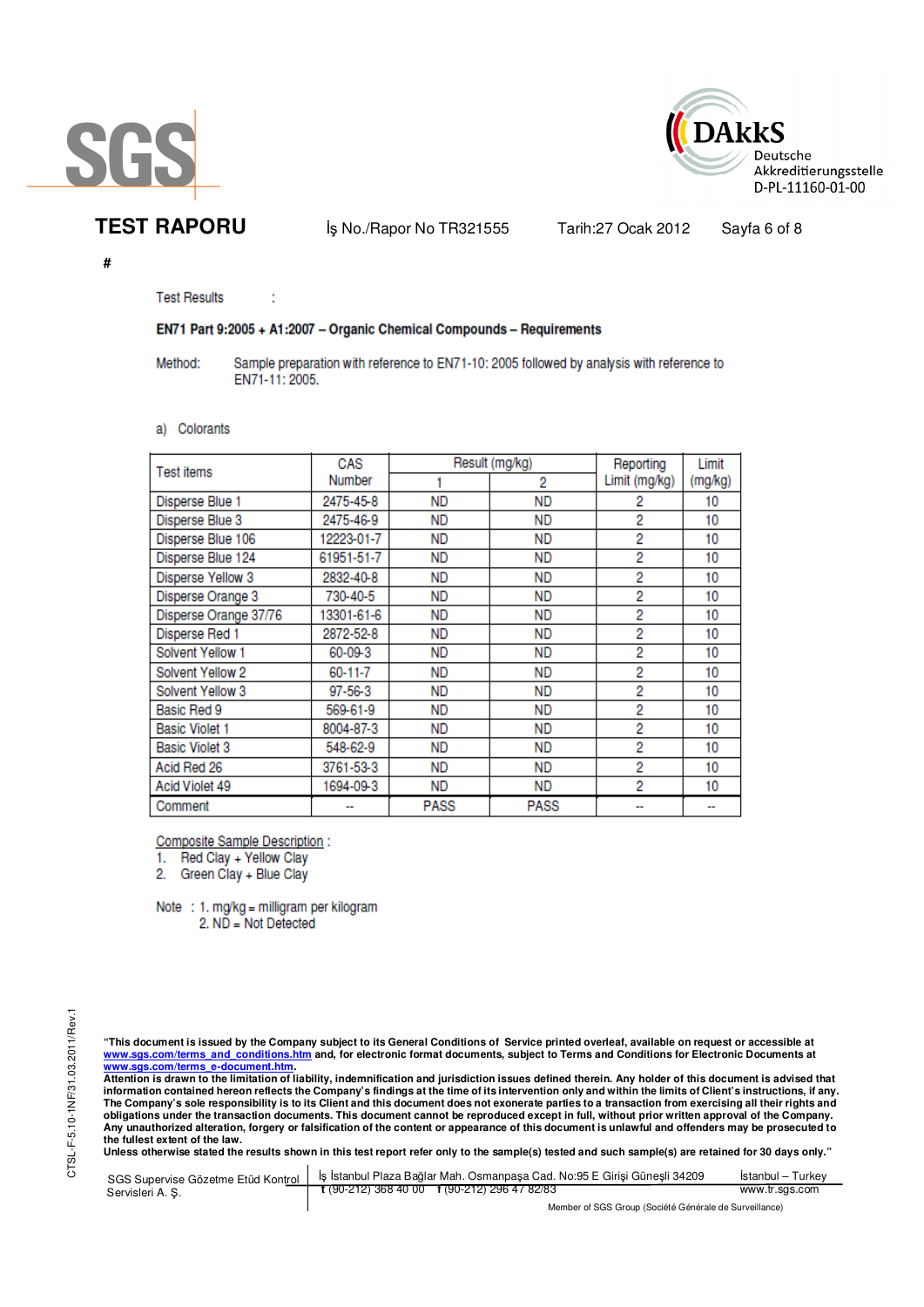



**TEST RAPORU** iş No./Rapor No TR321555 Tarih:27 Ocak 2012 Sayfa 7 of 8

### b) Primary Aromatic Amines

| Test items                     | CAS           | Result (mg/kg) |             | Reporting     | Limit   |
|--------------------------------|---------------|----------------|-------------|---------------|---------|
|                                | Number        |                | 2           | Limit (mg/kg) | (mg/kg) |
| Benzidine                      | $92 - 87 - 5$ | <b>ND</b>      | <b>ND</b>   |               | 5       |
| 2-Naphthylamine                | 91-59-8       | <b>ND</b>      | <b>ND</b>   | 2             | 5       |
| 4-Chloroaniline                | 106-47-8      | <b>ND</b>      | <b>ND</b>   | 2             | 5       |
| 3.3'-Dichlorobenzidine         | $91 - 94 - 1$ | ND             | <b>ND</b>   | 2             | 5       |
| 3,3'-Dimethoxybenzidine        | 119-90-4      | <b>ND</b>      | <b>ND</b>   | 2             | 5       |
| 3,3'-Dimethylbenzidine         | 119-93-7      | ND             | <b>ND</b>   | 2             | 5       |
| o-Toluidine                    | 95-53-4       | <b>ND</b>      | <b>ND</b>   | 2             | 5       |
| 2-Methoxyaniline (o-Anisidine) | $90 - 04 - 0$ | <b>ND</b>      | <b>ND</b>   | 2             | 5       |
| Aniline                        | 62-53-3       | ND             | <b>ND</b>   | 2             | 5       |
| Comment                        |               | <b>PASS</b>    | <b>PASS</b> |               | $\sim$  |

**Composite Sample Description:** 

Red Clay + Yellow Clay

2. Green Clay + Blue Clay

Note : 1. mg/kg = milligram per kilogram  $2. N\overline{D} = Not$  Detected

c) Preservatives (other than Wood Preservatives)

| <b>Test items</b>                                                         | CAS           | Result (mg/kg) |             | Reporting     | Limit   |
|---------------------------------------------------------------------------|---------------|----------------|-------------|---------------|---------|
|                                                                           | Number        |                |             | Limit (mg/kg) | (mg/kg) |
| Phenol                                                                    | 108-95-2      | <b>ND</b>      | <b>ND</b>   |               | 10      |
| 1,2-Benzylisothiazolin-3-one                                              | 2634-33-5     | <b>ND</b>      | <b>ND</b>   |               | 5       |
| 2-Methyl-4-isothiazolin-3-one                                             | 2682-20-4     | <b>ND</b>      | ND          | 5             | 10      |
| 5-Chloro-2-methyl-4-isothiazolin-3-one                                    | 26172-55-4    | <b>ND</b>      | <b>ND</b>   |               | 10      |
| 5-Chloro-2-methyl-4-isothiazolin-3-one<br>+ 2-methyl-4-isothiazolin-3-one |               | <b>ND</b>      | <b>ND</b>   | 10            | 15      |
| Formaldehyde (free)                                                       | 50-00-0       | <b>ND</b>      | <b>ND</b>   | 150           | 500     |
| Comment                                                                   | $\sim$ $\sim$ | <b>PASS</b>    | <b>PASS</b> | $\sim$        |         |

Composite Sample Description :

Red Clay + Yellow Clay<br>Green Clay + Blue Clay

2

Note : 1. mg/kg = milligram per kilogram 2. ND = Not Detected

#### **#This test was performed at SGS Hong Kong as subcontract.**

"This document is issued by the Company subject to its General Conditions of Service printed overleaf, available on request or accessible at<br>www.sgs.com/terms\_and\_conditions.htm\_and, for electronic format documents, subjec <mark>www.sgs.com/terms\_e-document.htm.</mark><br>Attention is drawn to the limitation of liability, indemnification and jurisdiction issues defined therein. Any holder of this document is advised that

information contained hereon reflects the Company's findings at the time of its intervention only and within the limits of Client's instructions, if any.<br>The Company's sole responsibility is to its Client and this document **obligations under the transaction documents. This document cannot be reproduced except in full, without prior written approval of the Company. Any unauthorized alteration, forgery or falsification of the content or appearance of this document is unlawful and offenders may be prosecuted to the fullest extent of the law.** 

| SGS Supervise Gözetme Etüd Kontrol | İs İstanbul Plaza Bağlar Mah. Osmanpasa Cad. No:95 E Girisi Günesli 34209 | Istanbul – Turkev |  |  |
|------------------------------------|---------------------------------------------------------------------------|-------------------|--|--|
| Servisleri A.S.                    | $\frac{1}{2}$ (90-212) 368 40 00 f (90-212) 296 47 82/83                  | www.tr.sgs.com    |  |  |
|                                    | Member of SGS Group (Société Générale de Surveillance)                    |                   |  |  |